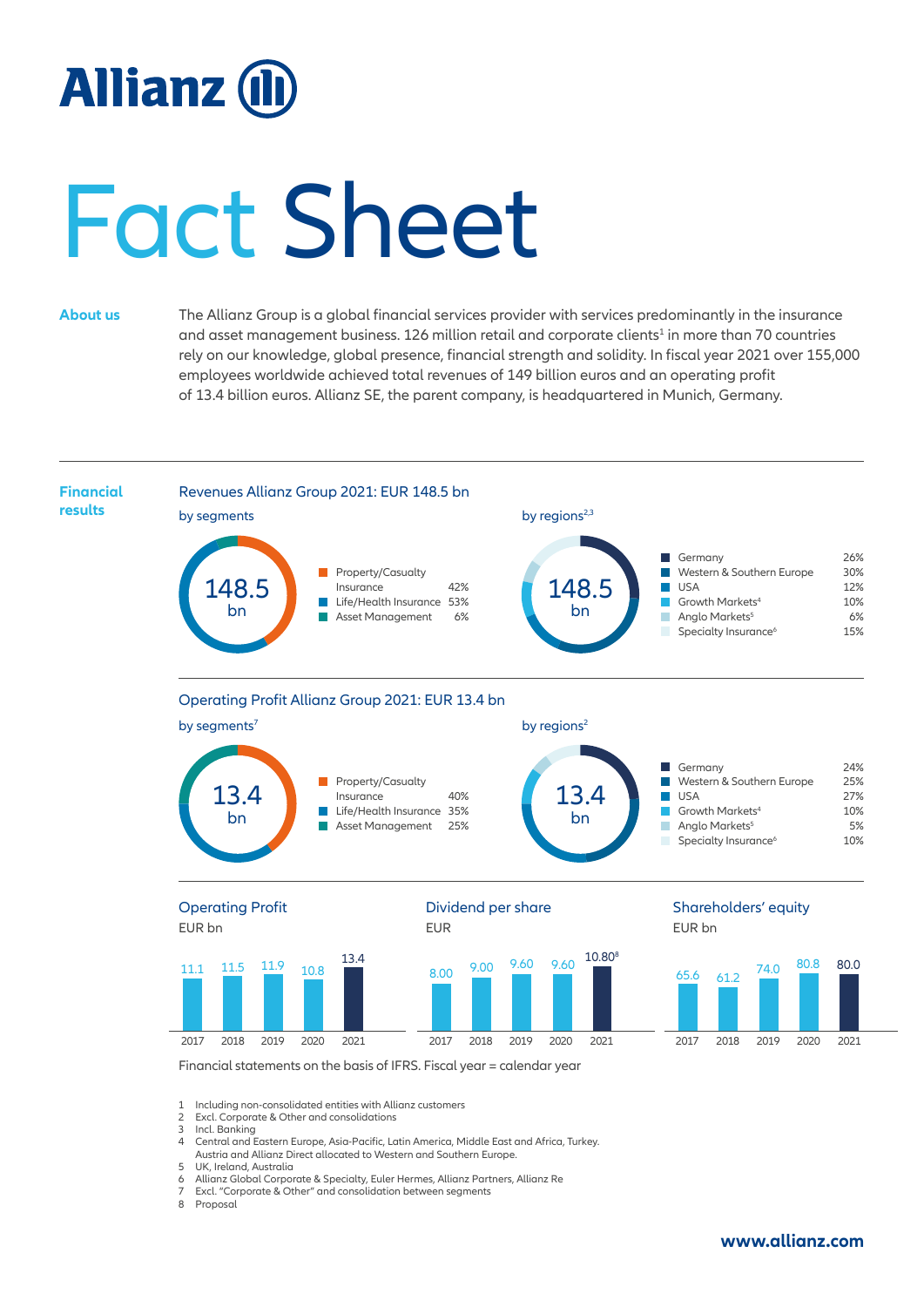

**[www.allianz.com](https://www.allianz.com/en.html)**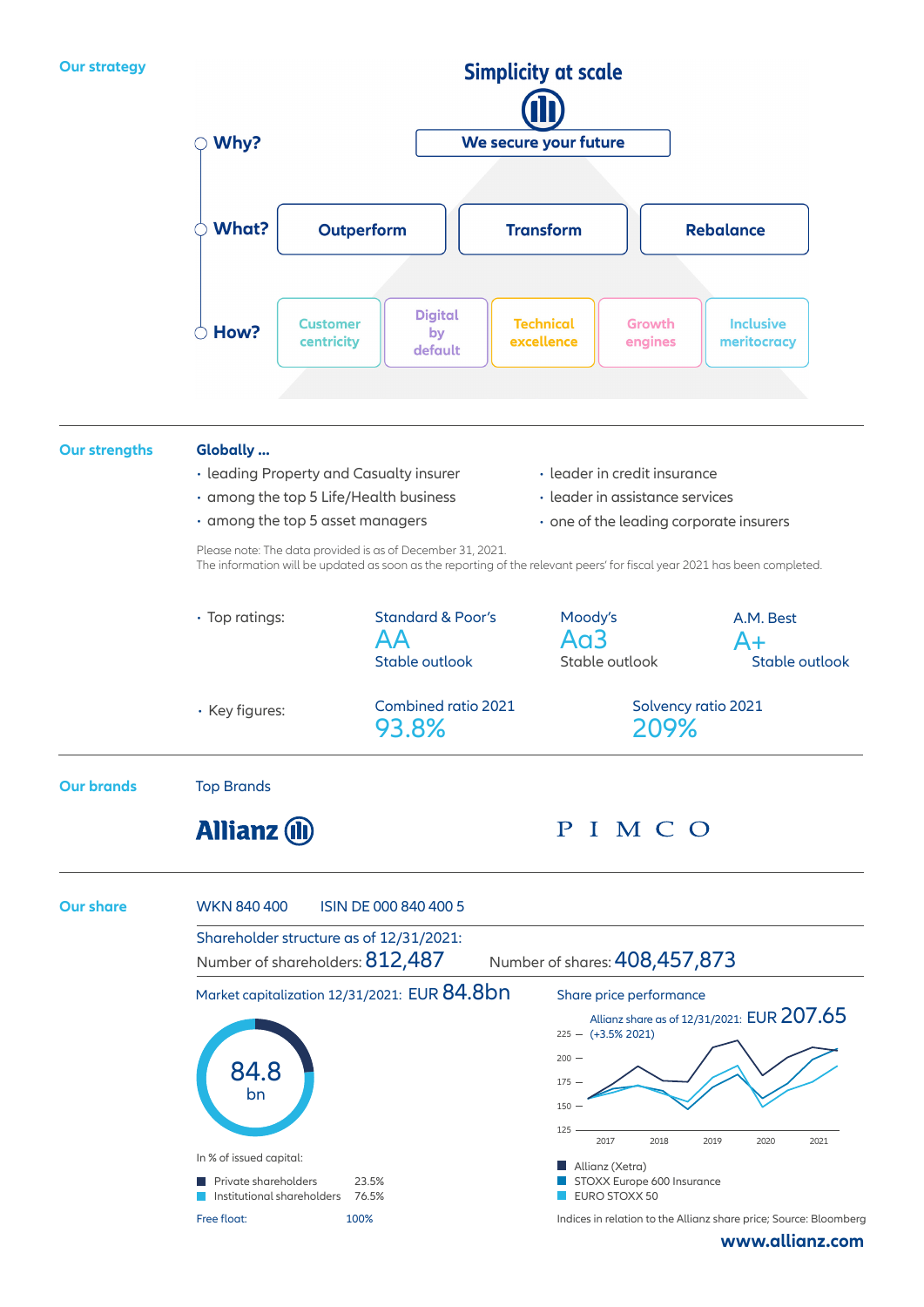#### **Our employees**

| as of December 31     | 2021    |
|-----------------------|---------|
| Germany               | 39,720  |
| Rest of Europe        | 65,142  |
| Asia-Pacific & Africa | 34,883  |
| America               | 15,666  |
| <b>Total</b>          | 155,411 |



Germany  $\overline{\phantom{a}}$  $\overline{\phantom{a}}$ Rest of Europe Asia-Pacific & Africa  $\Box$ T. America

### **Our management**





**Sergio Balbinot**  Insurance Asia Pacific



**Sirma Boshnakova** Insurance Western & Southern Europe, Allianz Direct, Allianz Partners



**Dr. Barbara Karuth-Zelle** Operations & IT



**Michael Diekmann** Chairman of the Supervisory Board



**Dr. Klaus-Peter Röhler** Insurance German Speaking Countries and Central &



**Ivan de la Sota**  Business Transformation, Insurance Iberia & Latin America



**Terzariol** Finance, Controlling, Risk (CFO)



**Dr. Günther Thallinger** Investment Management, ESG



Eastern Europe







**Christopher Townsend** Global Insurance Lines & Anglo Markets, Reinsurance, Middle East, Africa



**Wagner** Human Resources, Legal, Compliance, Mergers & Acquisitions



**Dr. Andreas Wimmer** Asset Management, US Life Insurance